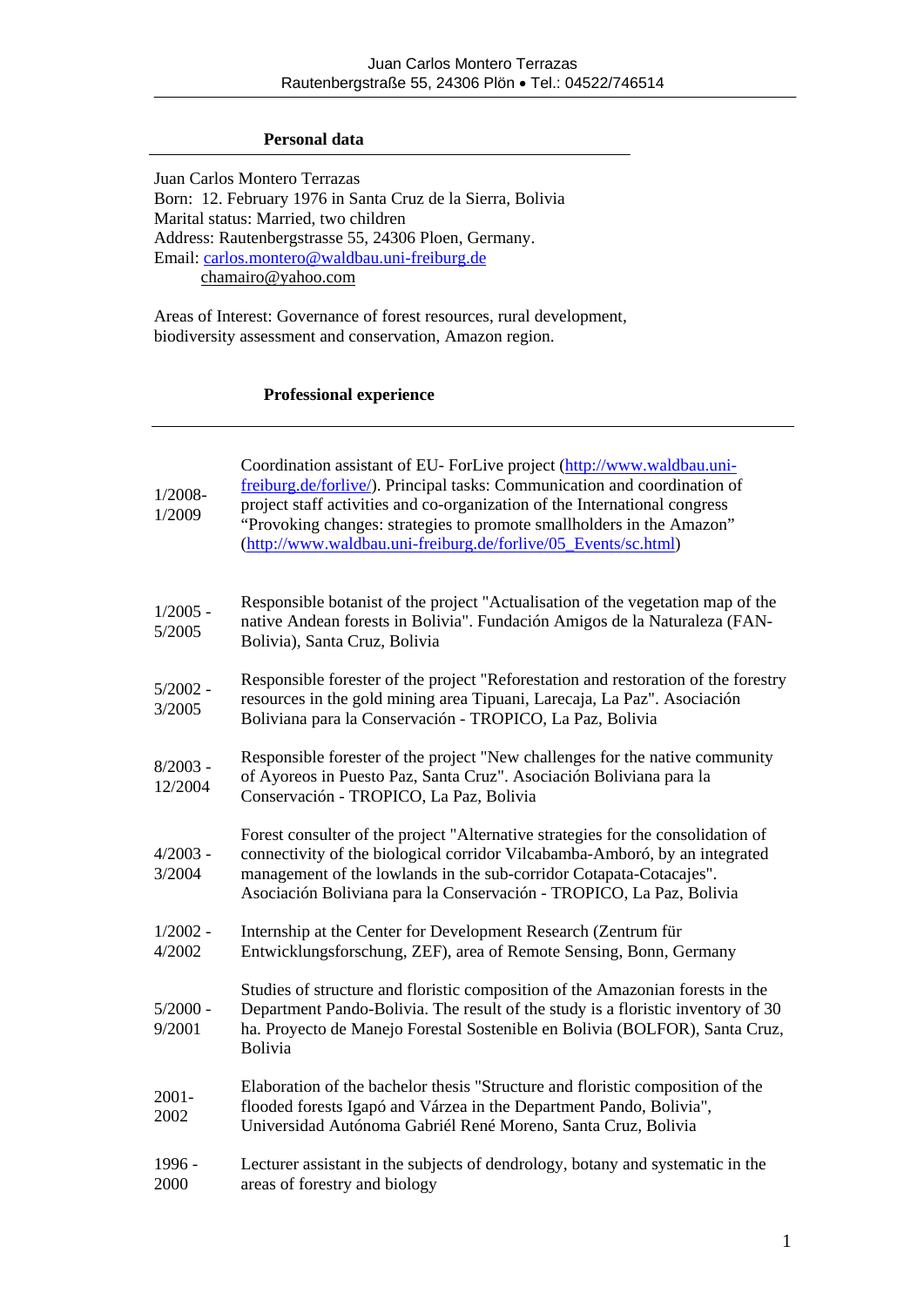### University Gabriél René Moreno, Santa Cruz, Bolivia

| $1996 -$<br>2005 | Participation in different investigation and exploration projects in botany,   |
|------------------|--------------------------------------------------------------------------------|
|                  | forestry, and biogeography: Pantanal (Bañados de Otuquis and Valle de          |
|                  | Tucavaca), Amazon Forests (Nationalparks Noel Kempff Mercado, Amboró,          |
|                  | Isiboro Sécure, Madidi and Manuripi Heath), Humid Montane Forests              |
|                  | (Nationalparks Carrasco, Amboró and Cotapata), Dry Montane Forests             |
|                  | (Interandean Valleys of Central Bolivia) and Dry Forests (Nationalpark Kaa Iya |
|                  | - Gran Chaco, native communities in the South of Bolivia)                      |

## **Education**

### 2009 to present

PhD candidate at the Faculty of Environmental and Forest Sciences, Institute for Silviculture and Plant Sciences. University of Freiburg. The research project is a collaboration with the Institute for Research in the Amazon (INPA)-Manaus, Brazil and the Max Planck Institute for Chemistry and Biogeochemistry (Mainz)

- 2005-2007 Master study "Environmental Governance" at the Albert-Ludwigs Universität Freiburg [\(www.meg-uni-freiburg.de/\)](http://www.meg-uni-freiburg.de/). Topic of the MSc thesis: "Analysis of smallholders' and professionals' perceptions on tree growing in the Amazon" (www.waldbau.unifreiburg.de/forlive/06\_Products/ResInvest/Montero\_2007.pdf).
- 1994 2000 Forestry Sciences at the State University "Gabriel Rene Moreno" in Santa Cruz de la Sierra, Bolivia.
- 1982-1993 Fundamental school "Don Bosco" in Santa Cruz de la Sierra , Bolivia.

### **Training courses (relevants)**

- 2008 Participation as field instructor in the International Summer School "Assessing biodiversity and growth behavior of Amazonian floodplain forest" organized by the UNESCO Ecohydrology demonstration projects and carried out in Manaus, Brazil
- 2006 Six weeks of Internship with the company "Global Woods" (<http://www.global-woods.com/>). Main task: Develop of a marketing strategy for the concept of CO2 neutral
- 2006 Participation in the International Summer School "Rural development and international cooperation" carried out in Bologna, Italy.
- 2002 Eight weeks of internship at the Center for Development Research (Zentrum für Entwicklungsforschung, ZEF), area of Remote Sensing, Bonn, Germany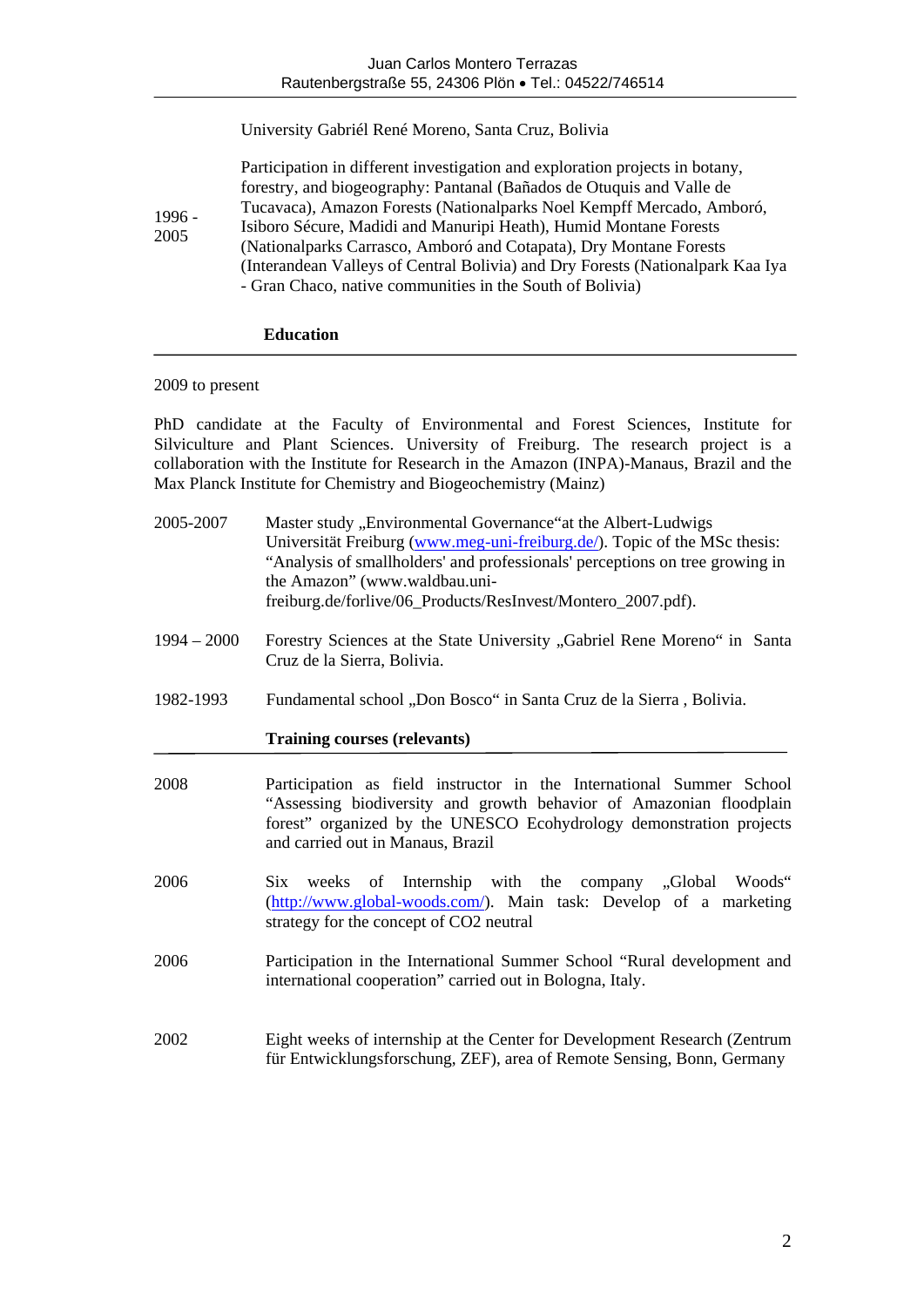## **Language skills**

Spanish: Native language English: Good domination of reading, writing and conversation Portuguese: Good domination of reading, writing and conversation German: Level 4 (intermediate knowledge)

#### **Posters and congress presentations**

JC **Montero** *et al* (2009) The encounter between local and professional knowledge regarding tree growing in the southwest Amazon. Talk presented in the "2<sup>nd</sup> World Agroforestry Congress" on 23 – 28 August in Nairobi, Kenia.

JC **Montero &** F. Wittmann (2008) Use of Amazonian floodplain trees. Poster presented in the Latinoamerican symposium on tropical research held in Bonn on the 12-14 of November

### **Publications**

García E; **Montero** JC, B. Pokorny (under revision). Adopción de productos amazónicos con alta demanda en el mercado, en el sistema tradicional del pequeño productor: El caso del camu-camu (*Myrciaria dubia* HBK Mc Vaugh) en Yarinacocha, Perú. En Pokorny B, Montero I, **Montero** JC y J Johnson (eds) : Uso forestal por pequeños productores en la Amazonía: En busca de evidencias empíricas para los grandes paradigmas. Proyecto ForLive. Union Europea, Instituto de Silvicultura, Universidad de Freiburg.

**Montero**, JC & F. Wittmann (in elaboration) Tree flora and forest structure of the flooded Igapó and Varzea forest in the Bolivian Amazon.

**Montero**, JC (in elaboration). The encounter between local and professional knowledge regarding tree growing in the southwest Amazon.

**Montero**, J.C. 2007. From knowledge transfer to knowledge exchange: Professional´ and Smallholders' perceptions on tree growing in the Amazon. Thesis of MSc. Degree.

Mostacedo, B, Balcazar J, **Montero** J.C. 2006. Forest types, diversity and floristic composition in the Southwestern Amazon of Bolivia. Ecología en Bolivia, 41(2): 99-116.

Wittmann, F., Schöngart, J., **Montero**, J. C., Motzer, T., Junk, W. J., Piedade, M.T.F., Queiroz, H. L. & Worbes, M. 2006. Tree species composition and diversity gradients in white-water forests across the Amazon basin. - Journal of Biogeography 33: 1334-1347.

Müller, R., Mariaca, G., **Montero** J.C., Mercado, J. 2005 Gestión Ambiental en Guanay y Tipuani (Corredor Amboró –Madidi), Lecciones aprendidas de un proyecto de reforestación y educación ambiental. CEPF-TROPICO. La Paz. 48pp

**Montero**, J.C, R. Müller & I. Montero. 2005. Mapa de los Bosques Nativos Andinos de Bolivia: con aproximaciones a la vegetación actual y revisiones de límites en la vegetación potencial natural. FAN & PROBONA. Santa Cruz-Bolivia